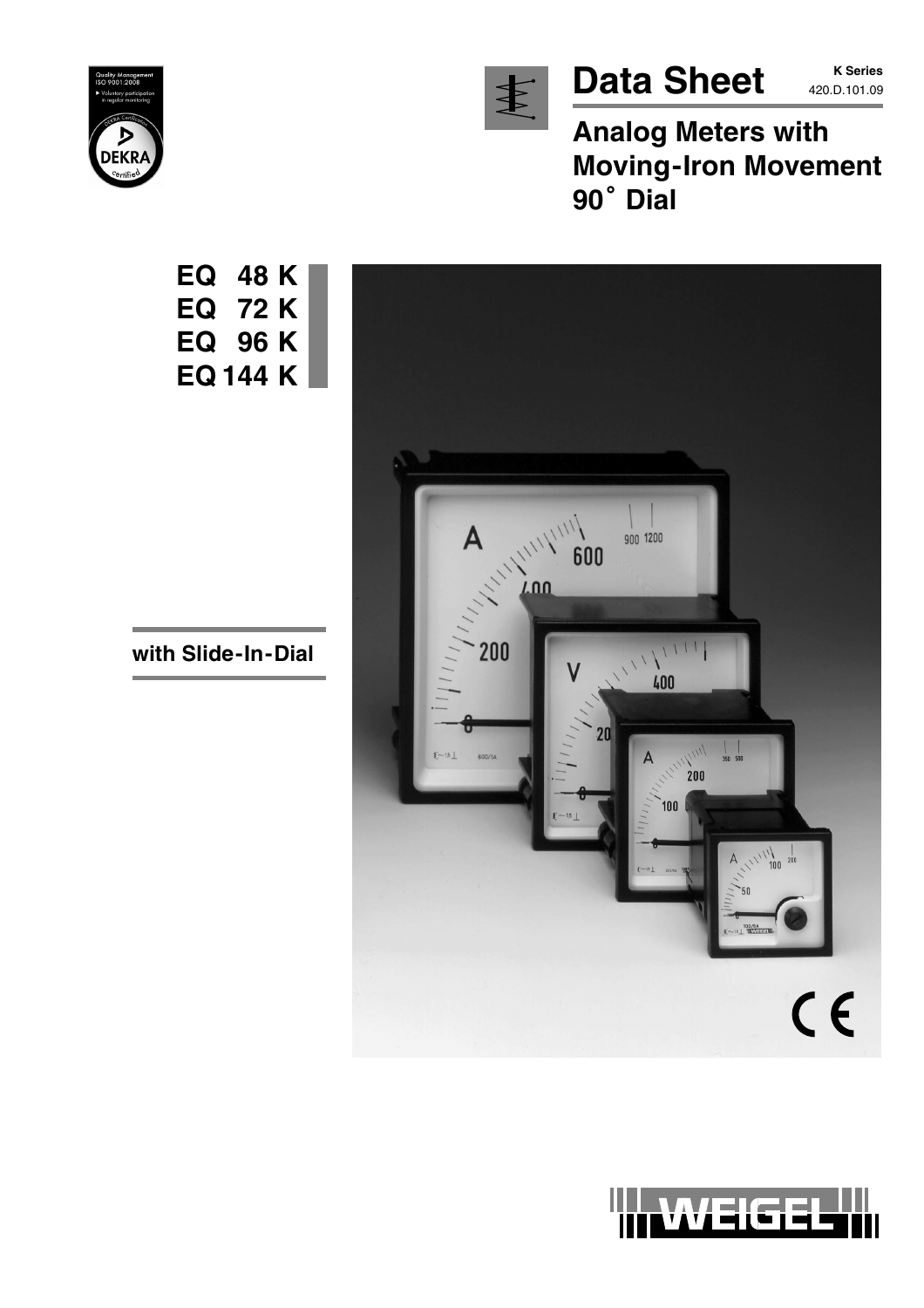# **Application**

The moving–iron panel meters **EQ 48/72/96/144 K** (K series) housed in moulded thermoplastic cases are mainly used for the measurement of AC currents and voltages in the usual technical frequency range of  $16^2$ /<sub>3</sub> ... 100 Hz.

Moving–iron meters indicate rms–values practically independent of wave form even of high harmonics. Error of indication may occur for extreme wave forms (e.g. phase gating controls) and / or frequencies above 100 Hz.

These meters are **not** suitable for use with shunts or tachogenerators due to their high power consumption.

The K–series meters offer application–oriented advantages in switchboard and generating set production, also suitable for mosaic panel mounting. The bezel, the glass window and the dial can be easily exchanged on site.

### **Movements**

Moving–iron movement with pivot suspension, spring loaded shock absorbing jewel bearings and silicon oil damping.

### **Mechanical Data**

| case details                                                                                 |                                    | in control / switchgear panels, machine tool<br>consoles or mosaic panels, stackable       |                  | moulded square case suitable to be mounted |
|----------------------------------------------------------------------------------------------|------------------------------------|--------------------------------------------------------------------------------------------|------------------|--------------------------------------------|
| material of case                                                                             |                                    | polycarbonate thermoplastics,<br>flame retardant with UL rating of $94 V - 0$              |                  |                                            |
| material of window                                                                           | glass $\blacktriangleright$        |                                                                                            |                  |                                            |
| colour of bezel                                                                              |                                    | black (similar to RAL 9005) $\blacklozenge$                                                |                  |                                            |
| position of use                                                                              | vertical $\pm 5^{\circ}$ $\bullet$ |                                                                                            |                  |                                            |
| panel fixing                                                                                 | screw clamps                       | or spring clamps (except EQ 144 K)                                                         |                  |                                            |
| mounting                                                                                     |                                    | stackable next to each other                                                               |                  |                                            |
| panel thickness                                                                              | $\leq 40$ mm                       |                                                                                            |                  |                                            |
| terminals<br>voltmeters and<br>ammeters up to 30 A<br>ammeters $\geq 40$ A<br>ammeters >60 A | wire clamps E3                     | hexagon studs, M4 screws and<br>threaded studs M6 with nuts<br>threaded studs M8 with nuts |                  |                                            |
| dimensions (in mm)                                                                           | <b>EQ 48 K</b>                     | <b>EQ 72 K</b>                                                                             | EQ 96 K          | <b>EQ 144 K</b>                            |
| bezel                                                                                        | 48<br>п                            | 72<br>П                                                                                    | 96<br>п          | 144<br>п                                   |
| case                                                                                         | 42.5<br>п                          | 66<br>п                                                                                    | 90<br>п          | 136<br>п                                   |
| depth                                                                                        | 53                                 | 53                                                                                         | 53               | 53                                         |
| panel cutout                                                                                 | $\Box$ 45+0.6                      | $\square$ 68+0.7                                                                           | $\Box$ 92+0.8    | 138+1                                      |
| weight approx.                                                                               | 0.1 kg                             | 0.15 ka                                                                                    | 0.2 <sub>k</sub> | 0.25 ka                                    |

### **Electrical Data**

| AC voltage / current                                                                                                                                           |                                                     |
|----------------------------------------------------------------------------------------------------------------------------------------------------------------|-----------------------------------------------------|
| $16^2$ / <sub>3</sub> 100 Hz                                                                                                                                   |                                                     |
| $<$ 4.5 VA<br>ammeters $\leq$ 15 A < 0.5 VA<br>ammeters $>15 \text{ A}$ <0.8 VA                                                                                |                                                     |
| overload capacity (acc. to DIN EN 60 051 - 1)<br>1.2 times rated voltage / current                                                                             |                                                     |
| 2 times, 1000 V max.                                                                                                                                           |                                                     |
| EQ 48 K<br>10 times, 200 A max.                                                                                                                                | EQ 72/96/144 K<br>10 times<br>40 times, up to 250 A |
| measurement category CAT III                                                                                                                                   |                                                     |
| refer to Measuring Ranges                                                                                                                                      |                                                     |
| 2                                                                                                                                                              |                                                     |
| IP 52 case front side<br>IP 00 for terminals without protection against<br>accidental contact<br>IP 20 for terminals protected against<br>accidental contact ♦ |                                                     |
|                                                                                                                                                                |                                                     |

### **Measuring Ranges**

| measuring ranges                                    | operating voltage                                  |                  |                  |                   |
|-----------------------------------------------------|----------------------------------------------------|------------------|------------------|-------------------|
| <b>AC current</b><br>1; 1.5; 2.5; 4; 5; 6; 10;      | EO 48 K                                            | EQ 72 K          | EQ 96 K          | EQ 144 K          |
| 15; 25 A $1$ )<br>40; 60; 100 A $^{1}$ ) $^{3}$ )   | 300 V                                              | 300 V<br>300 V   | 300 V<br>300 V   | 600 V<br>600 V    |
| <b>AC voltage</b>                                   | EQ 48 K                                            | EQ 72 K          | EQ 96 K          | EQ 144 K          |
| 60 V. 100 V                                         | 150 V                                              | 150 V            | 150 V            | 150 V             |
| 150 V                                               | 150 V                                              | 150 V            | 150 V            | 150 V             |
| 250 V                                               | 300 V                                              | 600 V            | 600 V            | 600 V             |
| 400 V. 500 V                                        | 300 V                                              | 600 V            | 600 V            | 600 V             |
| 600 V                                               | 600 V                                              | 600 V            | 600 V            | 600 V             |
| 750 V. 800 V                                        | 600 V                                              | 600 V            | 600 V            | 600 V             |
| 750 V, 800 V 3)                                     |                                                    | 1000 V           | 1000 V           | 1000 V            |
| 900 V, 1000 V                                       | 600 V                                              | 600 V            | 600 V            | 600 V             |
| 900 V, 1000 V $3$ )                                 |                                                    | 1000 V           | 1000 V           | 1000 V            |
| for use on CT/VT<br>$N/1$ A, $N/5$ A <sup>1</sup> ) | EQ 48 K<br>150 V                                   | EQ 72 K<br>150 V | EQ 96 K<br>150 V | EQ 144 K<br>150 V |
| N/100 V, N/110 V $^{2}$ )                           | 150 V                                              | 150 V            | 150 V            | 150 V             |
|                                                     | Dissas state to cade on a continuita o particulari |                  |                  |                   |

Please state transformer ratio when ordering.<br><sup>1</sup>) full scale value = 2 times rated value (overload scaling)  $\blacklozenge$ <sup>1</sup>) full scale value = 2 times rated value (overload scaling)  $\phi$ <br><sup>2</sup>) full scale value = 1.2 times rated value ( – " – )

 $^{3)}$  not for EQ 48 K

### **Scaling**

| pointer                                                               |                    | bar / knife-edge pointer        |                                           |        |
|-----------------------------------------------------------------------|--------------------|---------------------------------|-------------------------------------------|--------|
| pointer deflection                                                    | $090^{\circ}$      |                                 |                                           |        |
| scale characteristics                                                 | practically linear |                                 | above 10% of rated full-scale value       |        |
| scale division                                                        | coarse-fine        |                                 |                                           |        |
| scale length                                                          | 41 mm              | 61 mm                           | EQ 48 K EQ 72 K EQ 96 K EQ 144 K<br>97 mm | 146 mm |
| overload scaling                                                      |                    |                                 |                                           |        |
| ammeters                                                              |                    | 2 times rated current $\bullet$ |                                           |        |
| voltmeters for use on 1.2 times rated voltage<br>voltage transformers |                    |                                 |                                           |        |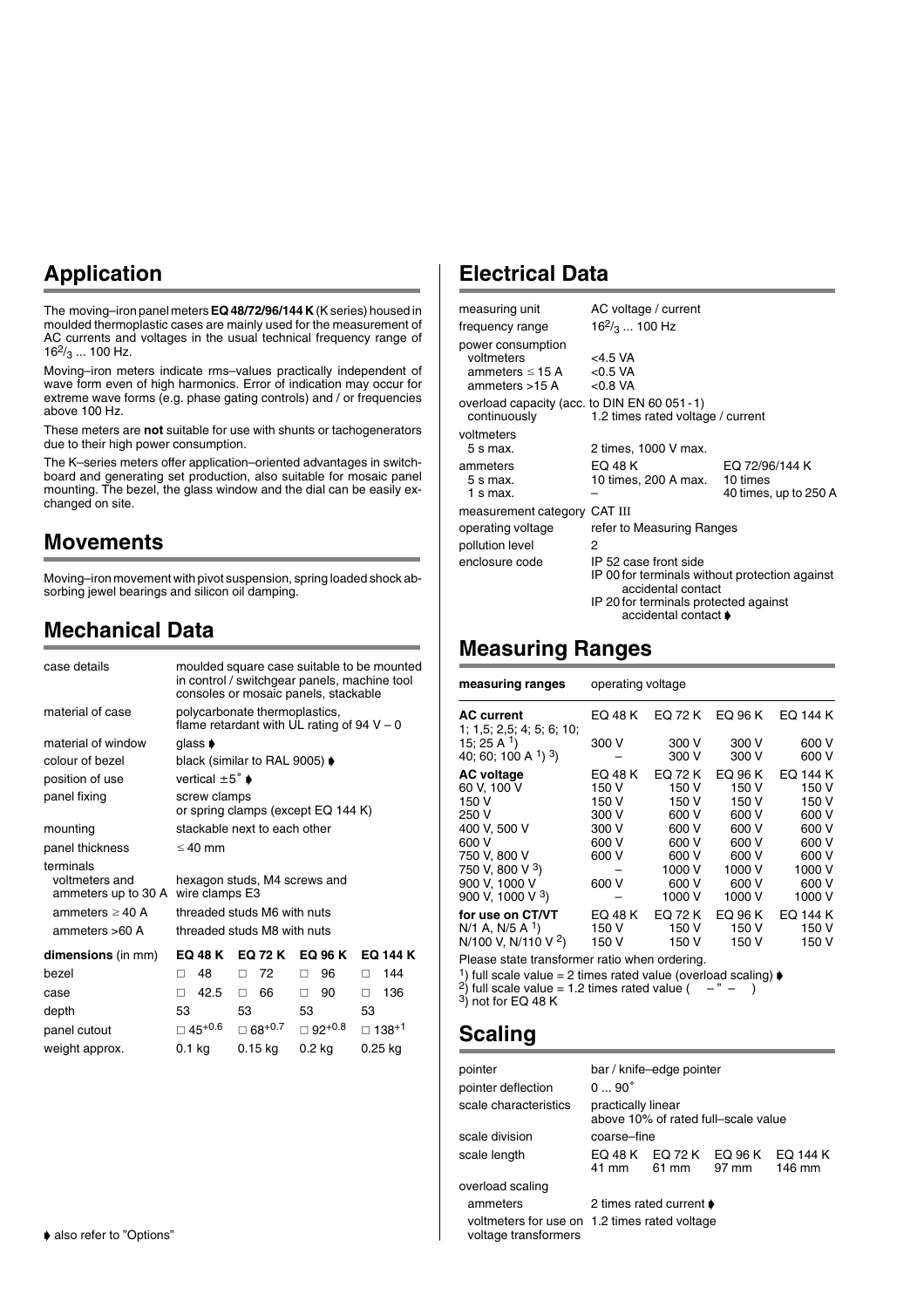



# Data Sheet **AZO.D.101.09**

# **Analog Meters with Moving-Iron Movement** Analog<br>Moving·<br>90<sup>°</sup> Dial

# **Accuracy at Reference Conditions**

| accuracy class |  |
|----------------|--|
|                |  |

1.5 according to DIN EN 60 051 - 1

#### **reference conditions**

ambient temperature frequency 45 ... 65 Hz others DIN EN 60 051-1

 $23^{\circ}$ C position of use nominal position  $\pm 1^{\circ}$ input rated measuring value wave form sinusoidal, distortion factor  $\leq 5\%$ 

#### **influences**

ambient temperature position of use nominal position  $\pm 5^{\circ}$ 

 $23^{\circ}$ C $\pm$ 2K frequency 15 ... 100 Hz (voltage) 15 ... 400 Hz (current) stray magnetic field 0.5 mT

# **Environmental**

| climatic suitability<br>operating<br>temperature range | climatic class 3 acc. to VDE/VDI 3540 sheet 2<br>$-10$ +55 <sup>°</sup> C |
|--------------------------------------------------------|---------------------------------------------------------------------------|
| storage<br>temperature range                           | $-25+65^{\circ}C$                                                         |
| relative humidity                                      | $\leq$ 75% annual average, non-condensing                                 |
| shock resistance                                       | 15 g, 11 ms                                                               |
| vibration resistance                                   | $2.5$ g, $555$ Hz                                                         |

# **Rules and Standards**

| DIN 43718             | Measurement and control; front-frames and<br>frontpanels of measurement and control<br>equipment; principal dimensions   |
|-----------------------|--------------------------------------------------------------------------------------------------------------------------|
| DIN 43 802            | Line scales and pointers for indicating<br>electrical measuring instruments;<br>general requirements                     |
| DIN 16 257            | Nominal positions and position symbols used<br>for measuring instruments                                                 |
| DIN EN 60 051         | Direct acting indicating analogue electrical<br>measuring instruments and their accessories                              |
| $-1$                  | Part 1: Definitions and general requirements<br>common to all parts                                                      |
| -2                    | Part 2: Special requirements for ammeters<br>and voltmeters                                                              |
| -9                    | Part 9: Recommended test methods                                                                                         |
| DIN EN 60 529         | Enclosure codes by housings (IP-code)                                                                                    |
| DIN EN 61 010-1       | Safety requirements for electrical measuring,<br>control and laboratory equipment<br>Part 1: General requirements        |
| DIN EN 61 326-1       | Electrical equipment for measurement, con-<br>trol and laboratory use - EMC requirements<br>Part 1: General requirements |
| <b>DIN IEC 61 554</b> | Panel mounted equipment -<br>Electrical measuring instruments -<br>Dimensions for panel mounting                         |
| VDE/VDI 3540 sheet 2  | reliability of measuring and control<br>equipment (classification of climates)                                           |

## **Options**

### **case**

| window                | non-glaring glass                                                                |
|-----------------------|----------------------------------------------------------------------------------|
| colour of bezel       | gray (similar to RAL 7037)                                                       |
| index marking pointer | red, front adjustable                                                            |
| position of use       | on request 15165°                                                                |
| marine application    | non-certified or<br>with approbation by "Germanischer Llovd"<br>(except EQ 48 K) |

#### **terminal safety protection**

full–sized rear cover (except direct–connected ammeters > 25 A), protective sleeves to go on hexagon studs and M4 screws with wire clamps E3

protection against accidental contact (hand and fingers) acc. to VBG 4 / DIN 57 106, sec. 100

### **dial**

non–calibrated with dial symbols blank dial pencil–marked on initial and end values scale division 0 ... 100% and figuring linear scale division non–standard captions on request additional lettering on request e.g. "generator" additional figuring on request coloured marks red, green or blue for important scale values coloured sector red, green or blue within scale division logo on the dial none or on request overload scaling no overload range or<br>
(ammeters) overload range 5 time overload range 5 times rated current **dial illumination** dial translucent<br>for EQ 72/96 K 1 lamps 6 V, 12 for EQ 72/96 K 1 lamps 6V, 12V, or 24 V for EQ 144 K 2 lamps 6V, 12V, or 24V for EQ 72/96 K 1 pluggable LED 24 V DC / 0.4W<br>for EQ 144 K 2 pluggable LEDs 24 V DC / 0.4 V for EQ 144 K  $\frac{2 \text{ plugging}}{2 \text{ H}} = 24 \text{ V} = 24 \text{ V} = 24 \text{ V} = 24 \text{ V} = 24 \text{ V} = 24 \text{ V} = 24 \text{ V} = 24 \text{ V} = 24 \text{ V} = 24 \text{ V} = 24 \text{ V} = 24 \text{ V} = 24 \text{ V} = 24 \text{ V} = 24 \text{ V} = 24 \text{ V} = 24 \text{ V} = 24 \text{ V} = 24 \text{ V} = 24 \text{ V} = 24 \text{ V} =$ for EQ 48 K internal LED 24 V DC<br>for EQ 72/96 K internal LED 24 V DC for EQ 72/96 K internal LED 24 V DC<br>for EQ 144 K internal LED 24 V DC internal LED 24 V DC on request